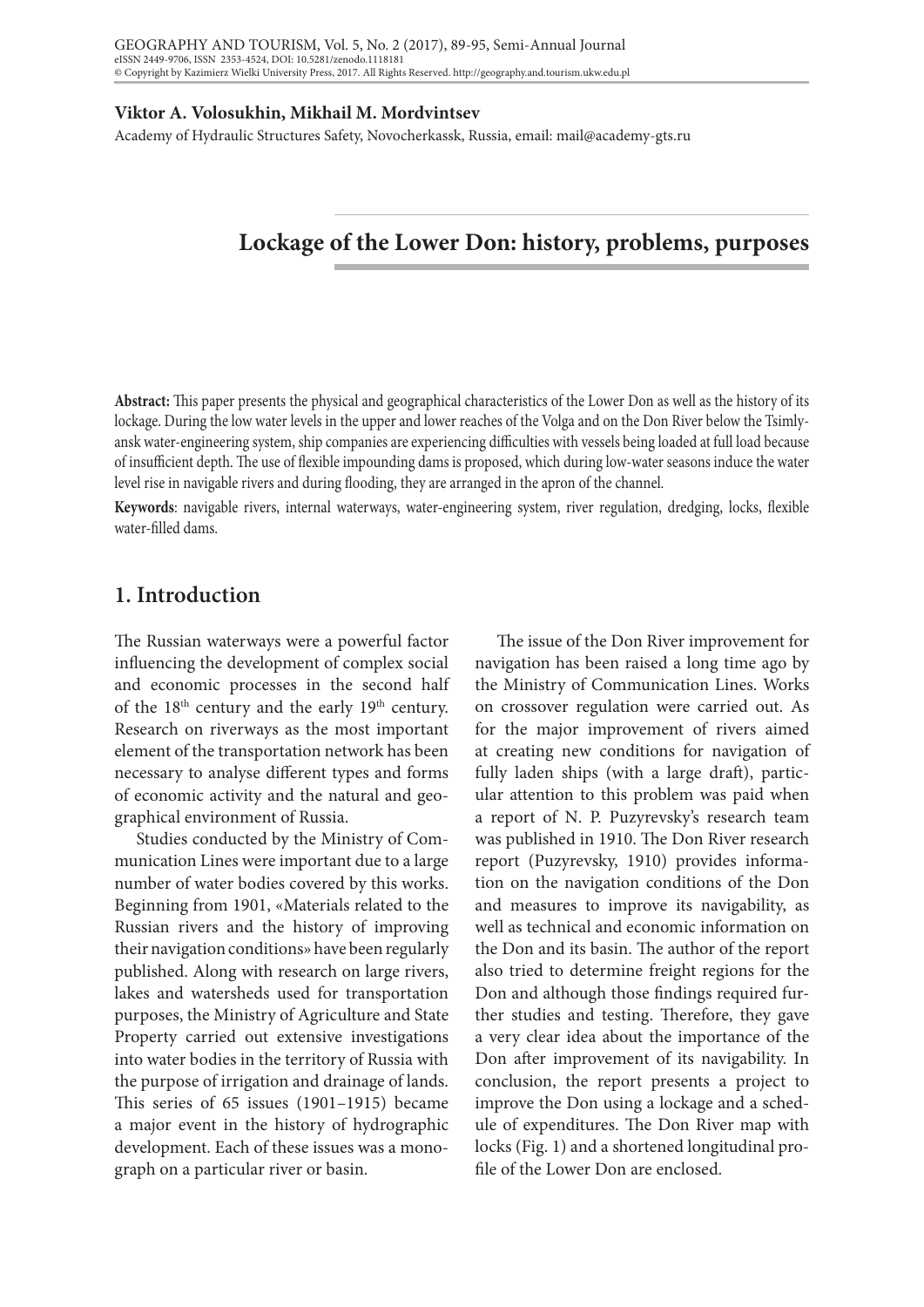

**Figure 1**. Map of lock location on the Don River (Puzyrevskiy, 1910)

#### **2. Results**

The total length of the Don is  $1,984$  km  $(1,860)$ versts, which is an obsolete Russian unit of distance equal to 3,500 feet or 1.6 km), while together with tributaries – 9,122 km (8,551 versts). Based on the outflow conditions, the Don River can be divided into 3 sections: the upper reaches from the river head to the mouth of the Voronezh River, the middle reaches – from the Voronezh River to the town of Kalachon-Don and the lower reaches – from the town of Kalach-on-Don to the estuary (at present – from hydraulic works of the Tsimlyansk reservoir to the river mouth).

According to the data from N.P. Puzyrevsky's report, the upper reaches are 432 versts (461 km) long; the banks of the river head are low-lying and sloping, their width is small, sometimes below 1 sazhen (a unit of length equal to 2.13 m), but it gradually increases and reaches 20 sazhens ( $\sim$  43 m) in the Tulskaya province. Before entering the Voronezh province, the river width is 30–40 sazhens (64–85 m) and banks are up to 25 sazhens ( $\sim$  53 m) high.

When entering the Voronezh province, the width of the river valley increases to 3 versts (3.2 km) and more; the right bank here is higher than the left one. The channel width usually varies from 50 to 100 sazhens ( $\sim$  107– –213 m), but in some places it increases to 100– –200 sazhens (213–427 m). The depth does not exceed 0.5 sazhens  $({\sim} 1 \text{ m})$  in the river head. In the further section of the river's course, covering the Voronezh province, the bottom has depressions with a depth varying from 0.1 to 4.9 sazhens ( $\sim$  0.2–10.5 m). The average slope in this section of the river is 0.000165.

The middle reaches of the Don with a length of 863 versts (~ 910 km) have steep banks; the river valley is rather narrow here. The banks are eroded by the river, which often results in the supplying of the load. The right bank within this section is high and steep, similarly to the previous section, and the left bank is more sloping and sandy. The river valley here is covered with meadows, and there are many lakes and former riverbeds on the river floodplain. The river width is 100–200 sashes (213–427 m); the number of bars and shallows is relatively large (about 200), many of them have a depth of less than 8 vershoks (0.36 m). The depth of pools in this section is close to 8 sashes (17 m), slopes on bars vary within the range of 0.0029-0.00028.

The lower section of the river, from Kalach to the estuary, is 575 versts (613 km). The elevation of the right bank decreases and the river forms a floodplain, the width of which is often more than 10 versts (10.7 km). In some places, the channel approaches the hills and then the right bank becomes steep and high. The height of banks is 30 sazhens (64 m) or more above the Don water level. According to N.P. Puzyrevsky, the banks were covered with vineyards, gardens and melon fields. The left bank is low-lying, sloping and covered with grass-rich steppes.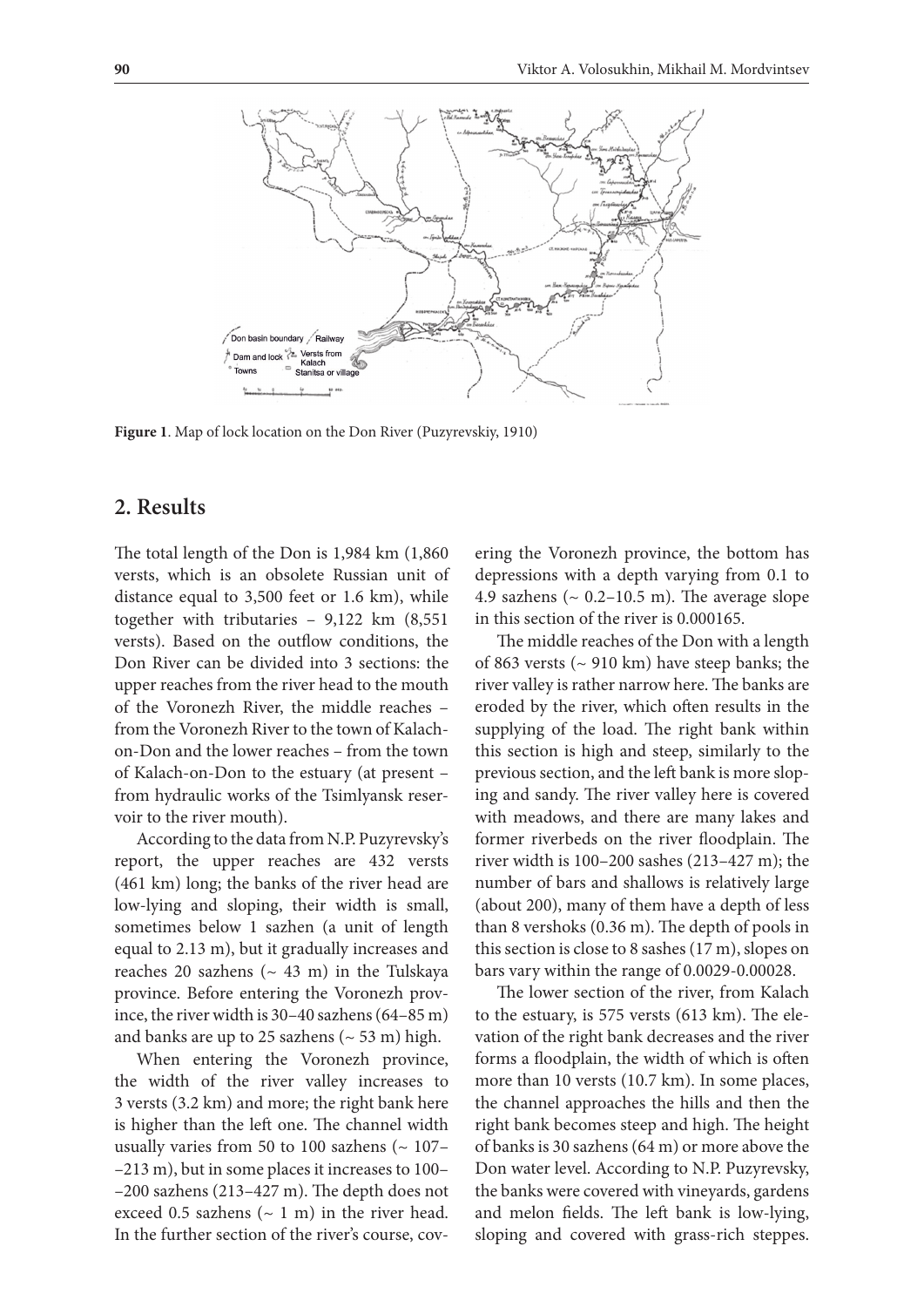The width of the river along this section is 100–200 sazhens (213–640 m). The number of shallows and bars is large (35); the depth at some bars is nearly 16 vershoks (0.7 m) or even less within a large shoal (before the Don flow regulation by the Tsimlyansky reservoir). The slope of the Don lower reaches is rather small, 0.02‰ on the average.

The Don estuary forms a delta occupying up to 300 square versts (according to modern estimates – 340 square km); the delta is crossed by numerous river channels.

N.P. Puzyrevsky (1910) reported that there were 270 bars on the Don River, based on the data of the studies carried out in different years starting from 1892 as well as report sheets of river bars formation. According to N.P. Puzyrevsky, the large differences in the length of bars can be explained by the fluctuations of these values for the considered period (1900– 1908): «[...] those give some notion about the Don River only at the moment of the carried out study and thus they cannot serve as judgements about changes in the length of bars in time and the width of their fairways».

Considering the length of bars during the period of 1900–1908, one can see that the depths did not exceed 0.7–0.8 m in a low-water period of the year. During a spring flood, water levels were considerably higher than the levels in a low-water season: «[...] the largest rise reaches up to 6 sazhens (12.8 m) near the town of Pavlovsk and more than 6 sazhens near Kachalinskaya stanitsa, but in low-water years, the water level increases no more than 1.5 sazhens (3.2 m). Near the Rostov the waterlevel rises in spring are slightly smaller but the waters inundate the floodplain on the left bank over a distance of 10 versts» (Fig. 2).

The spring break-up usually took place in late March or early April and during the period of 1894–1908 – on average between 8 March and 1 April. In the report by N.P. Puzyrevsky, some data on water discharges determined in different places of the Don River are given in chronological order. Noteworthy are diagrams of water discharge curves for the monitored river sections. It appears that the largest changes in the water level were observed near the town of Kalach-on-Don. The observations were carried out there in two periods: in 1895- 1896 and in 1907. The observations in the later

period did not reveal such large variations as in the former. N.P. Puzyrevsky notes that «[...] the curves of discharges and velocities determined in these two periods coincide with low water levels quite accurately. For high water levels, the discharges determined in the latter period are relatively larger and this indicates certain changes in the river channel, its slopes and can be explained by intensive dredging works conducted in the period of 1896–1907».



**Figure 2**. Spring floods of the Don River near Rostov (after N.P. Puzyrevsky, 1910).

The Lower Don is relatively well researched regarding the geology. It is important to note the rather large depth of erosion in the valley (more than 25 m) and filling with sandy and clayey sediments.

The beginning of navigation on the Don dates back to the 14<sup>th</sup> century when the town of Azov was founded in the Don estuary. The Don navigation had another impetus in the 16<sup>th</sup> century under the influence of intense relations with Tsargrad. At that time, an interesting attempt was made by Sultan Selim to dig a canal between the Volga and the Don in the vicinity of the Ilovlya and Kamyshanka rivers. N.P. Puzyrevsky writes «Turkey's project was not successful due to major technical difficulties at that time, however, this excellent idea has not died to this day [...]». This idea was implemented only in the middle of the 20<sup>th</sup> century by Russian engineers who constructed the Volga-Don navigation canal.

In the  $15<sup>th</sup>$  century, towns providing observation and stanitsa services gradually emerged, which had a major impact on the further development of the Don navigation. At the end of the 17<sup>th</sup> century, the Don territory became very active owing to Peter the Great, who concentrated his activities here while organising the navy against Turkey. From the first half of the 17th century, shipping activity could develop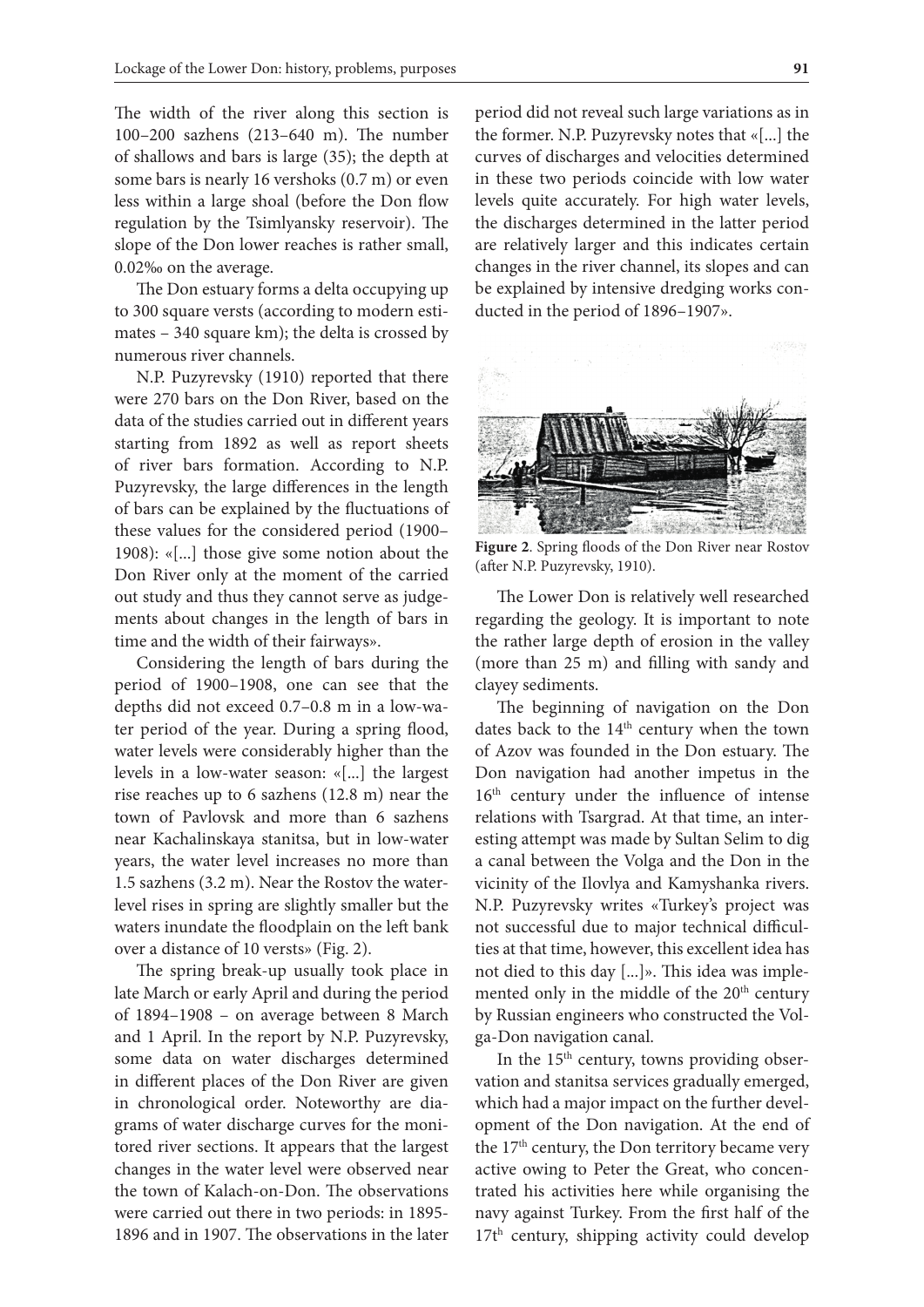in regular conditions, parallel to the growth of commercial and industrial activity.

The beginning of the cultural development of Don Army Oblast dates back to the second half of the 19<sup>th</sup> century, when schools were created and the manufacturing industry developed. All this with the simultaneous development of farming was conducive to the shipping business development on the Don.

In the early 20<sup>th</sup> century, navigation on the Don was organised from stanitsa Liski of the South-Eastern Railway to Kalach only in spring (2 months) and from Kalach to the Don estuary during the whole navigation season. By 1906, there were 195 steam vessels and 471 nonsteam vessels (Puzyrevsky, 1910).

During this period, the navigation depth on the Lower Don was maintained by dredging; there were 7 dredgers, 4 of which belonged to the Don River committee that was established in 1894 to improve the navigation conditions of the Don and consisted of merchant and shipping representatives.

The Don lockage project drawn up by N.P. Puzyrevsky on the basis of investigations conducted in 1906-1909 aimed at improving the navigation conditions of the Don from Kalach to Rostov along a distance of 500 vests ( $\sim$  533 km). The objective of the Don lockage project by N.P. Puzyrevsky was to reach navigation depths through the construction of temporary dams blocking the river. Furthermore, it was proposed to construct chamber locks for vessels to move from one bay to another. The target maximum draft of vessels after the completion of improvement works on the Don was 2.75 m (9 feet). For the river fleet of that time, the project provided the following dimensions of vessels: an effective length – 120 sazhens (~256 m), the light width  $-15$  sazhens ( $\sim$  32 m).

In 1913, the construction of the Don lockage system began. Primarily the Kochetovsky hydroelectric complex was built (№3 according to N.P. Puzyrevsky). It was extremely necessary for the regular functioning of the North-Donetsk water system (№1). The history of its construction and the stages of its reconstruction are described in detail in the book published in 2009 by the Publishing House of «Transportation Bulletin» Journal. The title of the book is *Structure №1 on the Don. New life of the Kochetovsky hydroelectric complex* (Lendov, 2009). The main stages starting from its construction to the last reconstruction and the installation of a new lock chamber in this hydroscheme are shown in Fig. 3.



**Figure 3**. Main stages of Kochetovsky hydroelectric complex reconstruction (Lendov, 2009)

Obviously one can argue about favourable or unfavourable choice of location for the hydroelectric complex but as R.P. Stepanov, GIP Giprorechtrans said "There is no one right type of construction design for a river" (Lendov,

2009) and one can find many advantages and disadvantages in each gage line.

Already in the 1950s and 1960s, after the launch of the Volga-Don canal and due to the increased size of new vessels, the old Kochetovsky lock required reconstruction. Its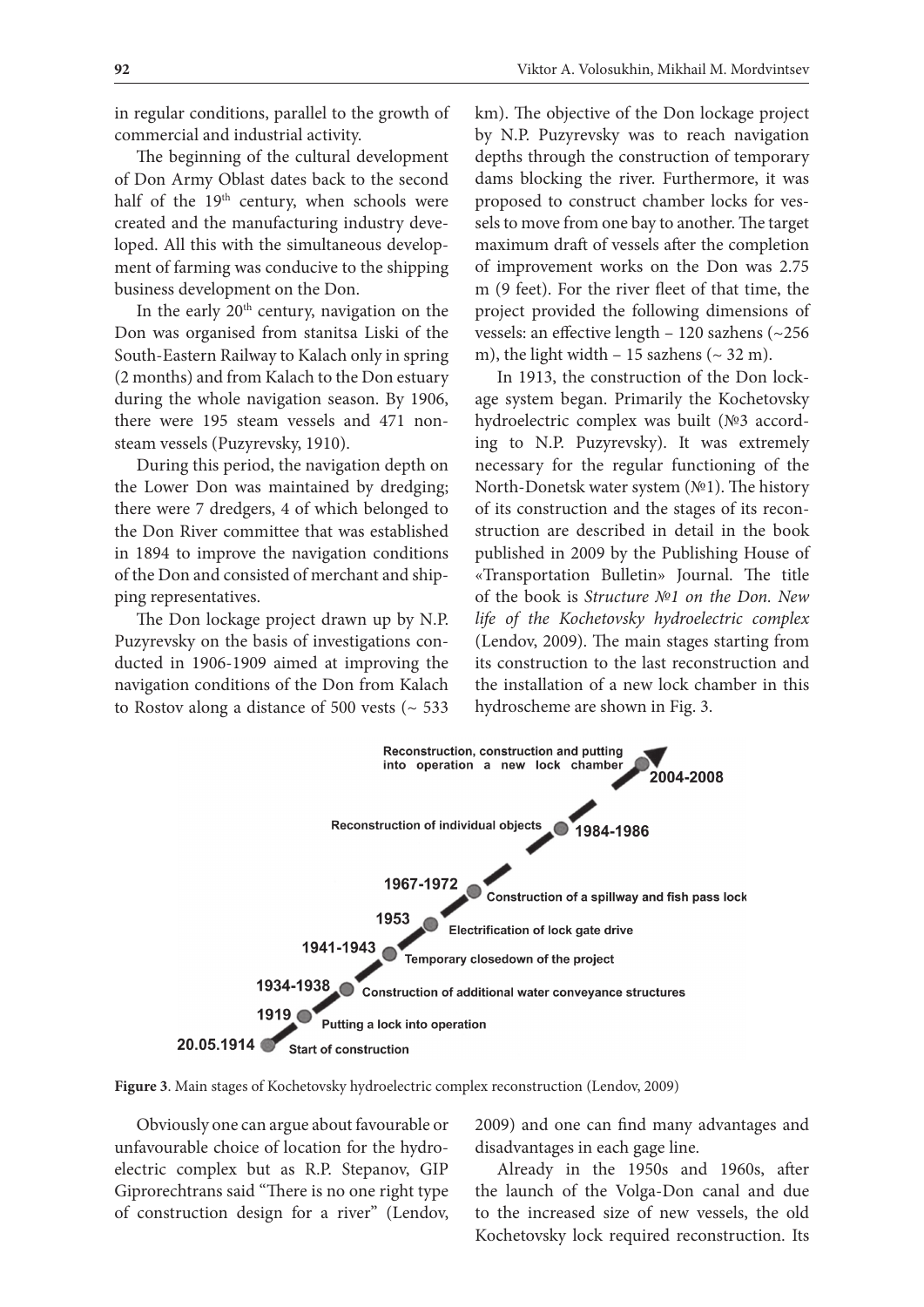overall dimensions became a serious obstacle for navigation as new generation ships with a length of 130-140 m did not fit in the lock chamber. In the mid-1950s, large-scale works began, following the design by «Giprorechtrans». They were completed in 1969. As a result, the lock was fully adjusted to the overall dimensions of the similar structures located on the Volga-Don canal. At the same time, a threespan weir with a fish-pass erected at the location of an additional opening was incorporated into the Kochetovsky hydroelectric complex of structures. The upper and lower wharf guides were constructed, machinery buildings with the control panel were erected, and the replacement of the lock electromechanical equipment was carried out.

By the 1990s, the Kochetovsky hydroelectric project became outdated again. Further increasing of the overall dimensions of the old lock chamber was considered irrational. It was more profitable to construct a new modern lock with the standard overall dimensions near the old chamber so that the new lock would take over the main traffic of large ships. In April 2008, the first freight ship went through the new lock.

In 1974, a hydroelectric project with a lock was constructed next to stanitsa Nikolayevskaya. When referring this hydroscheme to the project by N.P. Puzyrevsky (1910), its number corresponds to approximately №5. Its construction was necessary to secure the navigation along the section from the exit of the lower inlet canal of lock №15 to the gage line of the Nikolayevsky hydroelectric project. The hydroelectric complex includes: navigation lock №1, fish-pass lock №2, a removable («navigation») dam, a spillway dam, an earth dam, a spawning and fish-pass canal with a regulator. The removable dam (Pouare farms) allows for the regulation of backup values and provide flood passing without a backup of the Don water level.

The Konstantinovsky hydroelectric project (the hydroscheme by N.P. Puzyrevsky №4, the construction has been unfinished in the 1910s) was launched in 1982 and began to secure the navigation at a distance of 43 km from the Nikolayevsky hydroelectric project to the Konstantinovsky hydroscheme gage line. The hydroscheme includes: a navigation lock, a lock for high-speed ships, fish-pass lock №1, fish-pass lock №2, a spillway dam with a spillway regulator, an earth dam, a spawning and fish-pass canal with a regulator.

A special feature of this water engineering system (compared with the Kochetovsky and the Nikolayevsky hydroschemes) is the production of a year-long (constant) backwater. Reclamation experts of Yuzhgiprovodkhoz (now YUZHVODPROECT), who constructed the drainage system over an area of 30,000 ha in the Kagalnitsky section of the floodplain indicated the impossibility of preventing the groundwater flow from the upper bay of the Konstantinovsky hydroelectric complex and consequently preventing the saltation and inclination of the floodplain; the most productive land was flooded by unprofitable fish breeding pools. The same can be expected in the influence zone of the future Bagayevsky hydroscheme if the backwater level is not withdrawn at least during the autumn-winter low-water season.

The Lower Don reaches from the Kochetovsky hydroelectric complex to the estuary is in a largely unregulated and characterized by changed hydrological regime. Along the 164 km long section, 45 bars are located. Despite extensive dredging works, some bars preserved their typical bed forms, due to the limited width of the navigation path and steep turns of the channel, this section is difficult to navigate.

The design and construction of the project «Development and implementation of the integrated reconstruction project for the Azov-Don basin, the third stage (Bagayevsky hydroelectric project)» is carried out in accordance with the RF Government directive of 29 February, 2016, №327-p Strategy of the RF inland water transport for the period till 2030. The Bagayevsky hydroelectric project will be located on 3089 km of a shipway near khutor Arpachin (by N.P. Puzyrevsky's scheme – gage line №2, the location of which is slightly higher than the designed OPK «TransGidroProject»).

The future of navigation companies, ports, and the Russian river transport industry as a whole are primarily determined by the conditions of inland waterways. The further survival and development of the industry is connected with the construction of new shallow-draft ships (A.D. Redkin, vice-president of the «Association of ports and ship owners of the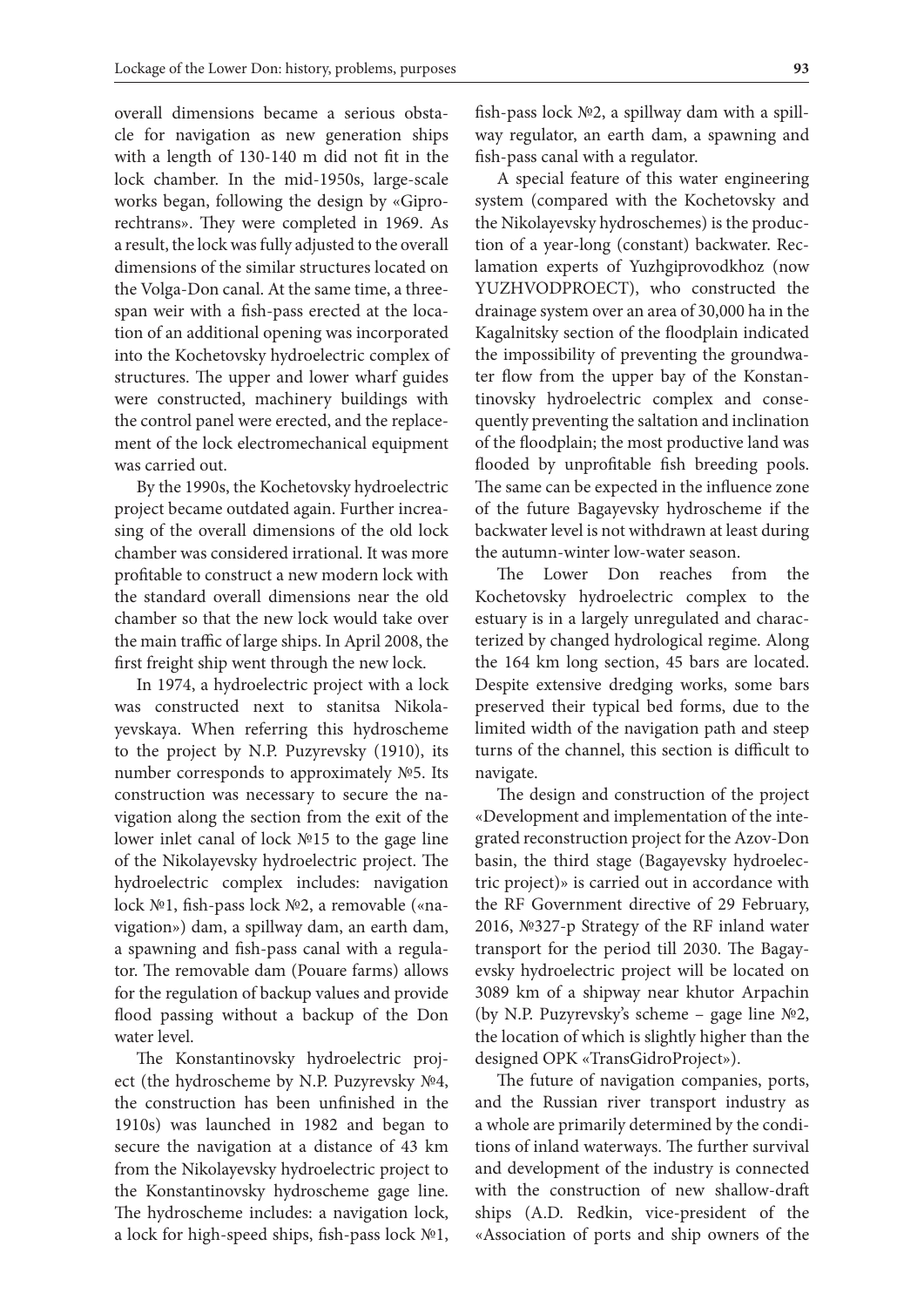river transport» (APSORT) presented his view on the conditions and prospects of the river transport in the perspective of inland waterways, 2008).

The Bagayevsky hydraulic project is a water transport project that provides navigation depth control during the navigation season. The water transport project includes: structures designed to increase the water level, navigation passes, fish passes securing favourable conditions for fish to pass from one pool of the hydraulic project to another.

In terms of the construction design, the Bagayevsky hydraulic project largely mirrors the Konstantinovsky hydroelectric complex that has been operating on the Don since 1982. The maximum design head of the hydroscheme (difference between the normal water level NWL and the minimum downstream level MDL with P-99%) is 3.8 m, on average the value of backwater level does not exceed 2.0 m.

According to the opinion of designers, at the initial stage of the project, the Bagayevsky hydroscheme in the version of the gage line near khutor Arpachin completely solves the problem of securing depths on the Lower Don. Below this gage only 4 bars are located, that requiring minimum dredging works in this section. A disadvantage of this gage line is flooding of riverside lands, because the Don River banks was higher before stanitsa Bagayevskaya construction. However, this problem is solved by engineering protection of lands.

Incidentally, it was noted in the preliminary design that in the inter-navigation (winter)

period, the head is not maintained on the hydroscheme, all the spillway openings are opened, gates on the controlled spillway are lifted, gates of the spillway dam are removed from grooves and are stored in the warehouse of gates. Hence the outflow through the spillway is not regulated. Elevation of the upper part of the spillway guarantees their normal operation under any discharges in the winter period when the ice thickness is up to 70 cm. Such solution is also a positive aspect of the project. There are different opinions about the Bagayevsky hydroelectric complex construction – whether it is necessary in general or it is possible to avoid negative results of its construction.

V.A. Krivoshey, president of the National Centre of Water Problems notes that global and local trends in the field of river shipment not give reasons for the Bagayevsky hydroscheme construction. In his opinion, it is necessary to adapt the ships to waterways and ensure their attractiveness for cargo carriers rather than to construct new hydraulic complexes. In this respect, there are large reserves, not only for the Don River but also for inland waterways as a whole (Krivoshey, 2013).

However, one should note that regulating operation for the Tsymlyansk reservoir can lead to increasing the depth below the Kochetovsky hydroelectric project. Nowadays, the influence of the last mentioned reservoir is limited according to the prolonged low water level of the Don, related to the rules of using the water resources in Bagayevsky hydroelectric complex.

## **3. Conclusion**

Most representatives of the public fear that the Bagayevsky hydroscheme construction results in considerable changes in the hydrological regime of the Lower Don and its tributaries: the area exposed to floods will increase, abrasive processes along the banks will be activated, the floodplain flooding will increase, the landscape below the hydroelectric complex will change. According to V.A. Krivoshey, the Don River will eventually turn into a canalized water-transport system. Citizens of the Rostov Region will be able to assess the consequences

of this solution at the beginning of the hydroscheme construction (Krivoshey, 2013).

In the field of hydraulic engineering, there are different ways to increase the minimum depth. These are: riverbed deepening by dredging, removal of sills in some sections of the channel, a river channel straightening using the adjustable structures (longitudinal jetties, wing and retaining dams, overflow dikes, spurs in the river bank etc.), and a river lockage. Taking into account a variety of conditions determining the character of particular river reaches, one should consider some versions of solutions